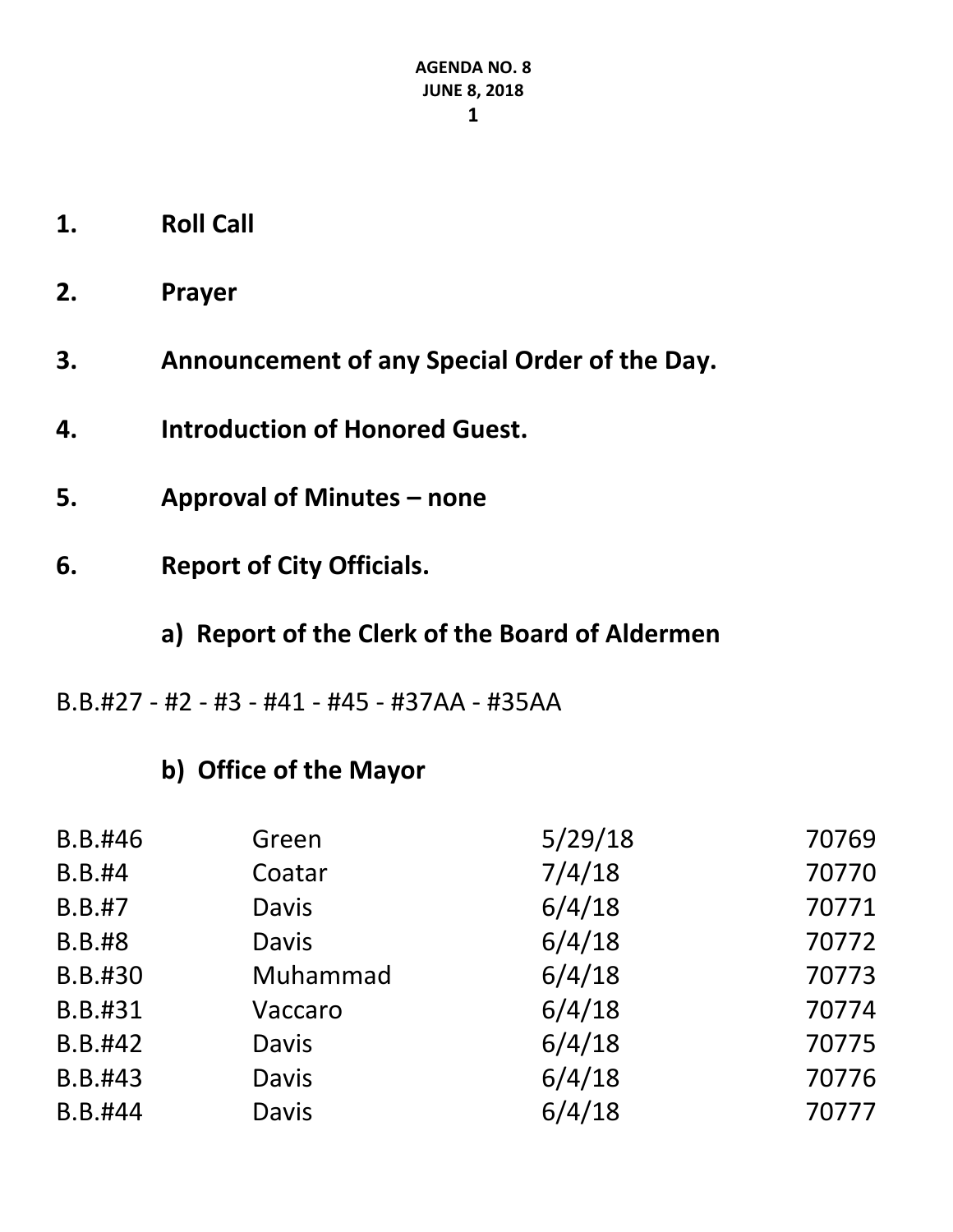## **c) Office of the President** none

### **7. Petitions and Communications.** none

## **8. Board Bills for Perfection – Informal Calendar.**

HUDZ B.B.#10 – Coatar/Ingrassia - An Ordinance pertaining to the Zoning Code requiring that certain uses that are regulated by a plat and petition process under the License Code and Building Code be made a conditional use, prohibited use, or use by right under the Zoning Code.

### **9. Board Bills for Third Reading - Informal Calendar.**

LEG B.B.#21AA – Howard - An ordinance submitting to the qualified voters of the City, a proposal to revise Section 2 of Article VIII of the City Charter which requires City employees to reside within the boundaries of the City and thus allow said employees, except for City Agency and Department Directors appointed by the Mayor, to reside outside of the boundaries of the City, and; providing for an election to be held for voting on the proposed revision and the manner of voting thereat and; for the publication, certification, deposit, and recording of this ordinance; and containing an emergency clause.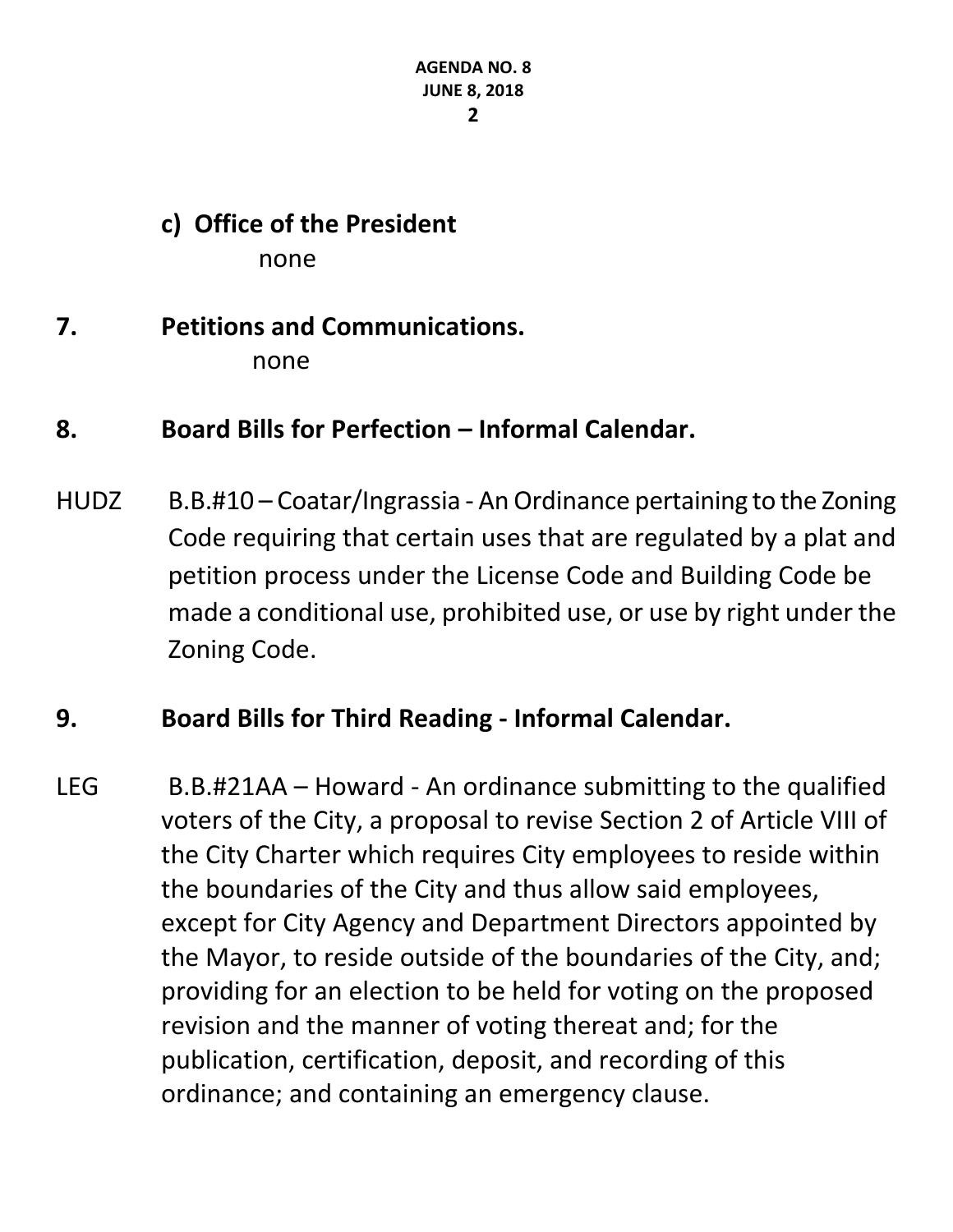# **9. Board Bills for Third Reading Informal Calendar – (cont.)**

- LEG B.B.#25AA Muhammad/Kennedy/Moore/Bosley An ordinance submitting to the qualified voters of the City a proposed amendment to the Charter to maintain the Board of Aldermen as body of twenty-eight Aldermen representing twenty-eight wards, and preventing its reduction beginning December 31, 2021, to a body of fourteen Aldermen representing fourteen wards as called for under Article I, Section 3 of the City Charter; providing for an election to be held for voting on the proposed amendment and the manner for the voting; and for the publication, certification, deposit, and recording of this ordinance; and containing an emergency clause.
- **10. Resolutions – Informal Calendar.** None
- **11. First Reading of Board Bills.**
- B.B.#72 Pres. Reed/Muhammad An ordinance revising The Transparency in Government Law, Ordinance 69707 and Ordinance 70321, codified at Chapter 3.115 of the Revised Code, to require the effective closed captioning of all public meetings of the St. Louis Board of Aldermen, including committee meetings; the Board of Estimate & Apportionment; and the Preservation Board.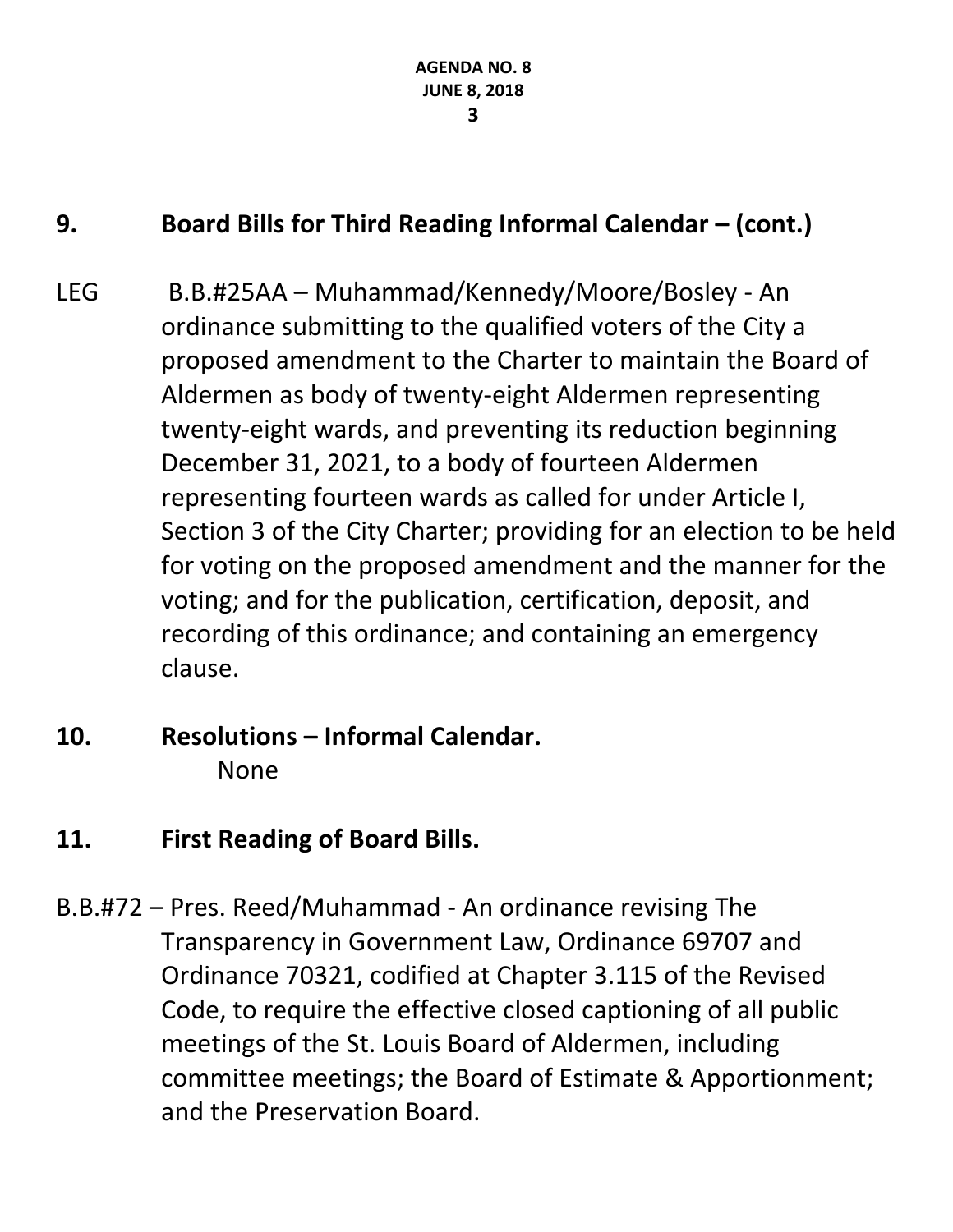- B.B.#73 Howard/Murphy An ordinance pertaining to conveyances of title and the recording of such transfer with the Recorder of Deeds; amending Section Three of Ordinance 56141, and Ordinance 65038, by removing the requirement of the signature of the grantee on deeds issued by the Sheriff of the City pursuant to court order.
- B.B.#74 Davis An Ordinance recommended and approved by the Airport Commission, the Board of Public Service, and the Board of Estimate and Apportionment, establishing and authorizing a public works and improvement program (the "Airfield, Building & Environs Projects") at St. Louis Lambert International Airport® (the "Airport"), as more fully described in the attached EXHIBIT A, entitled "FY19 PROJECT LIST" ; and containing a severability and an emergency clause.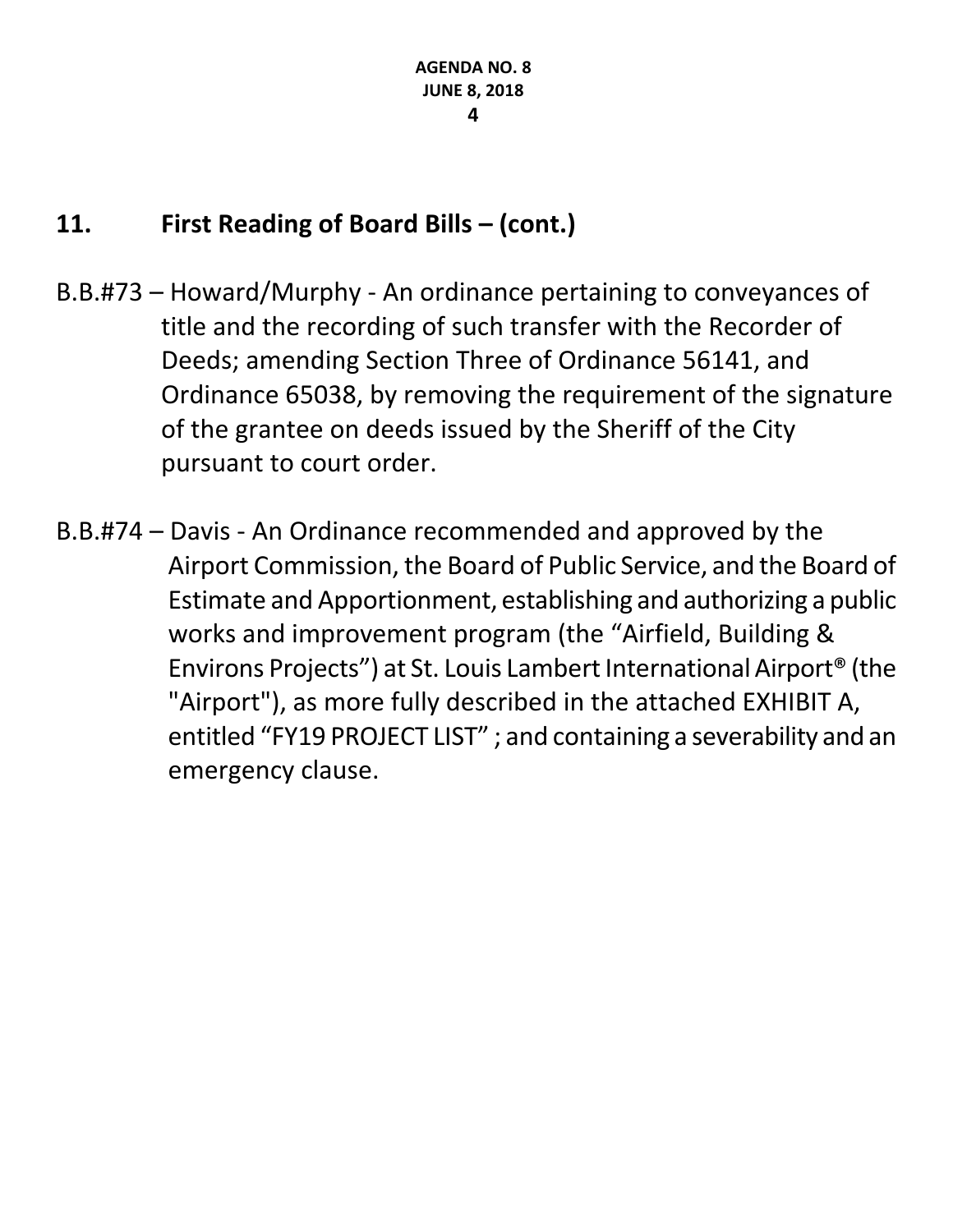- B.B.#75 Davis An ordinance recommended and approved by the Airport Commission, the Comptroller and the Board of Estimate and Apportionment, making certain findings with respect to the transfer of up to Three Million Dollars of excess moneys that The City, the owner and operator of St. Louis Lambert International Airport, intends to transfer from the Debt Service Stabilization Fund to the Airport Development Fund in accordance with Section 516.B of the Lambert-St. Louis International Airport Indenture of Trust between the City, as Grantor, and UMB Bank, N.A., as Trustee, dated as of October 15, 1984, as amended and restated as of July 1, 2009, as amended and supplemented; authorizing a transfer in an amount not to exceed Three Million Dollars from the DSSF into the Airport Development Fund during the fiscal year beginning July 1, 2018, for the purpose of making funds available to address Coldwater Creek Emergency Repairs Phase 2 – Installation of Two 12 Foot BY 12 Foot Reinforced Concrete Box Culverts and the Restoration of the Charlie Pad Aircraft Ramp, Glycol Recovery System, Ramp Edge Lighting System, and Associated Impacted Improvements; containing a severability clause; and containing an emergency clause.
- B.B.#76 Hubbard An ordinance recommended by the Planning Commission approving the name of a new public street located in the approved Jonas Hubbard Estates subdivision, located in City Block 552.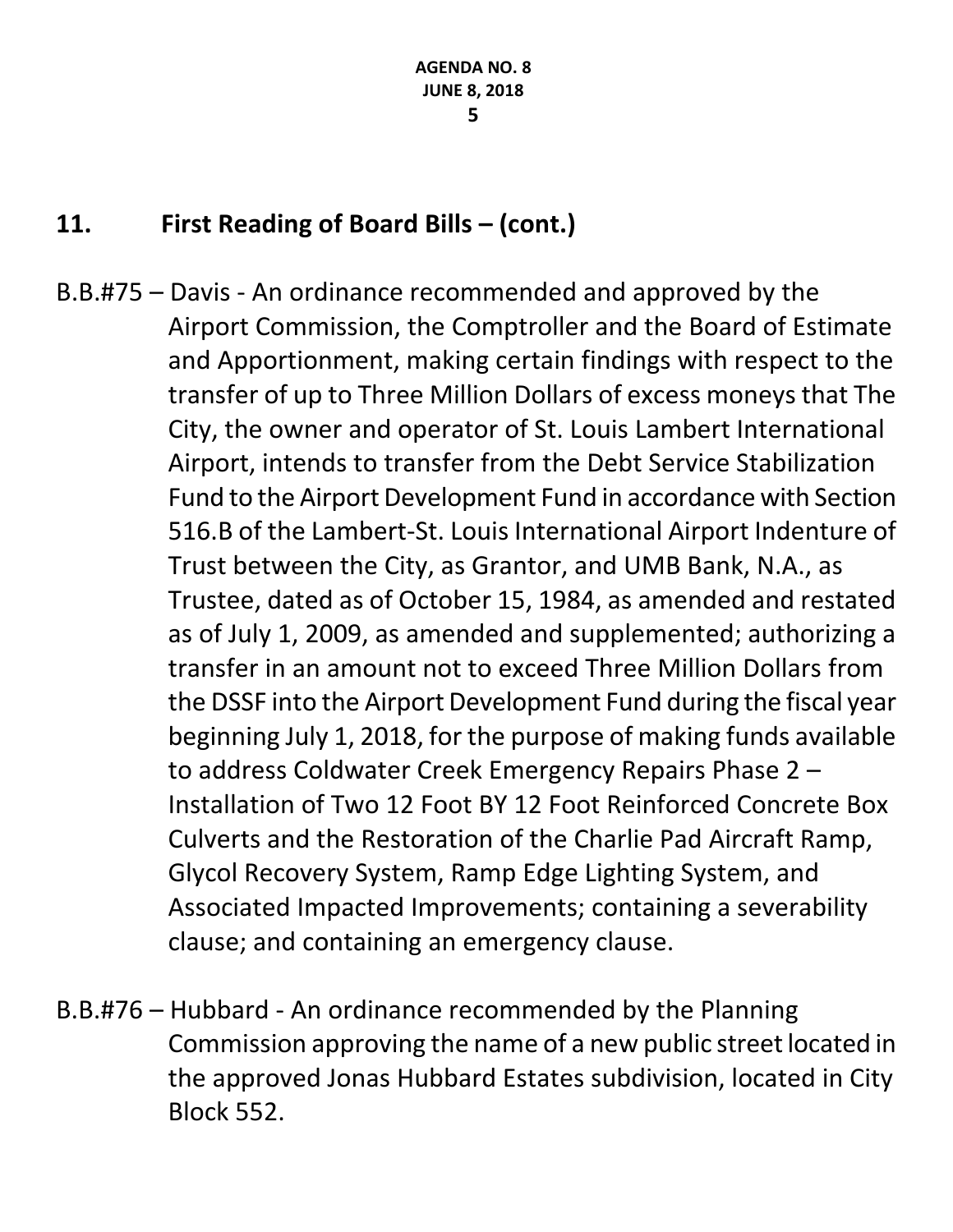- B.B.#77 Williamson/Muhammad An ordinance, recommended by the Board of Estimate and Apportionment, authorizing a Supplemental appropriation; amending Ordinance 70540, commonly referred to as the City Annual Operating Plan for Fiscal Year 2017-2018; appropriating and setting apart projected local use tax and gaming fund revenues to address certain shortfalls in revenues and excess expenditures in the General Fund for the current fiscal year, in the amount of Three Million Two Hundred Thousand Dollars (\$3,200,000) as hereinafter detailed; and containing an emergency clause.
- B.B.#78 Moore An ordinance approving a Redevelopment Plan for 2615 Billups.
- B.B.#79 Spencer An ordinance approving a Redevelopment Plan for 3437-3439 Iowa.
- B.B.#80 Spencer An ordinance approving a Redevelopment Plan for 3211 Osage.
- B.B.#81 Martin An ordinance approving a Redevelopment Plan for 7714-18 South Broadway.
- B.B.#82 Guenther An ordinance approving a Redevelopment Plan for 2829 Iowa.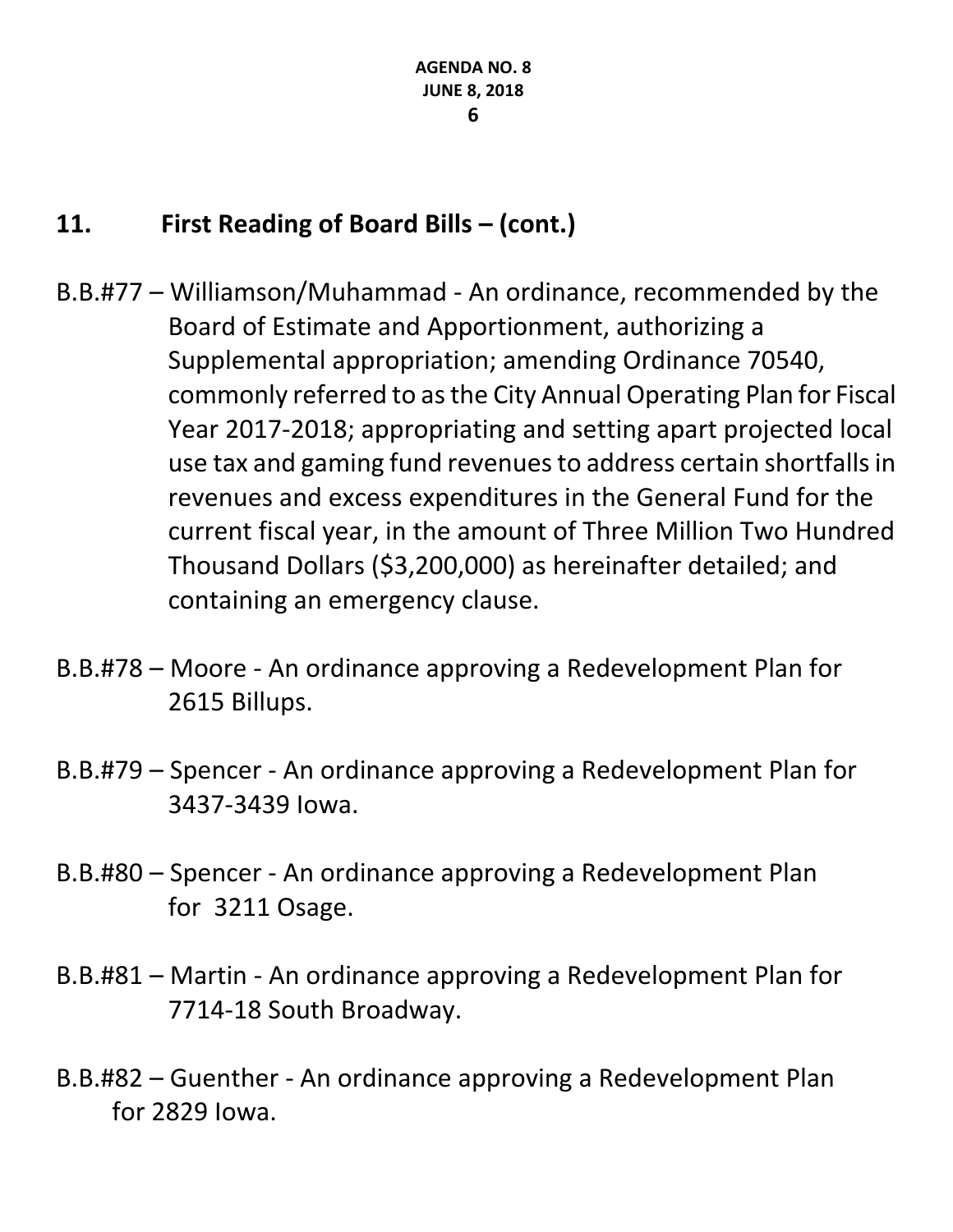- B.B.#83 Ingrassia An ordinance approving a Redevelopment Plan for 2528 Texas.
- B.B.#84 Coatar An ordinance approving a Redevelopment Plan for 2235 McNair.
- B.B.#85 Coatar An ordinance approving a Redevelopment Plan for 705-719 North 2nd.
- B.B.#86 Davis Pursuant to Ordinance 68937, an ordinance authorizing the honorary street name, Urban League Square which shall begin at the intersection of North Spring Avenue and Grandel Square and run East on Grandel Square to North Grand Boulevard.
- **12. Reference to Committee of Board Bills.**

| <b>WM</b>   | B.B.#77                               |
|-------------|---------------------------------------|
| TC.         | $B.B.#74 - #75$                       |
| <b>STR</b>  | $B.B.#76 - #86$                       |
| NDC         | B.B.#78 - #79 - #80 - #82 - #83 - #84 |
| <b>HUDZ</b> | $B.B.#81 - #85$                       |
|             |                                       |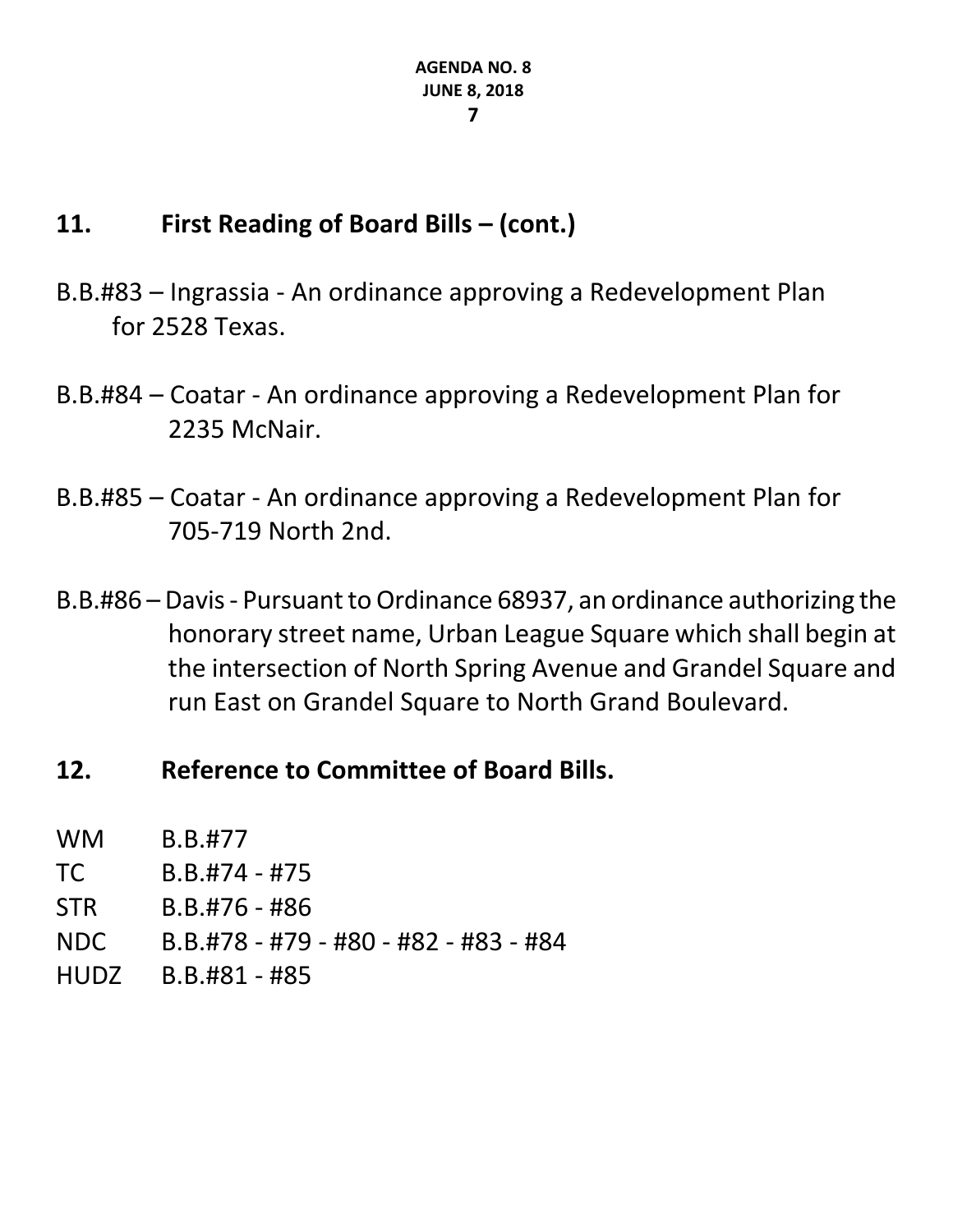# **13. Second Reading and Report of Standing Committees.**

- HUDZ B.B.#48 Roddy An Ordinance recommended by the Planning Commission, to change the zoning of property on the Central West End Form-Based District Map, from "NG1" Neighborhood General Type 1 Zone to the "NCT1" Neighborhood Center Type 1 Zone in City Block 3914 (4117R West Pine; and to further change the overall boundaries of the "NG1" Neighborhood General Type 1 Zone and the "NC1" Neighborhood Center Type 1 Zone; established under Ordinance 69406; and containing an emergency clause.
- HUDZ B.B.#50 Martin An Ordinance recommended by the Planning Commission, to change the zoning of property in City Block 2861, from "B" Two-Family Dwelling District to the "F" Neighborhood Commercial District, at 5601-03 S. Broadway, and containing an emergency clause.
- $STR$  B.B.#71 Vaccaro An ordinance establishing a three-way stop site At the intersection of Pernod and Tedmar regulating all traffic Traveling eastbound and westbound on Pernod at Tedmar and Regulating all traffic southbound on Tedmar at Pernod; and containing an emergency clause.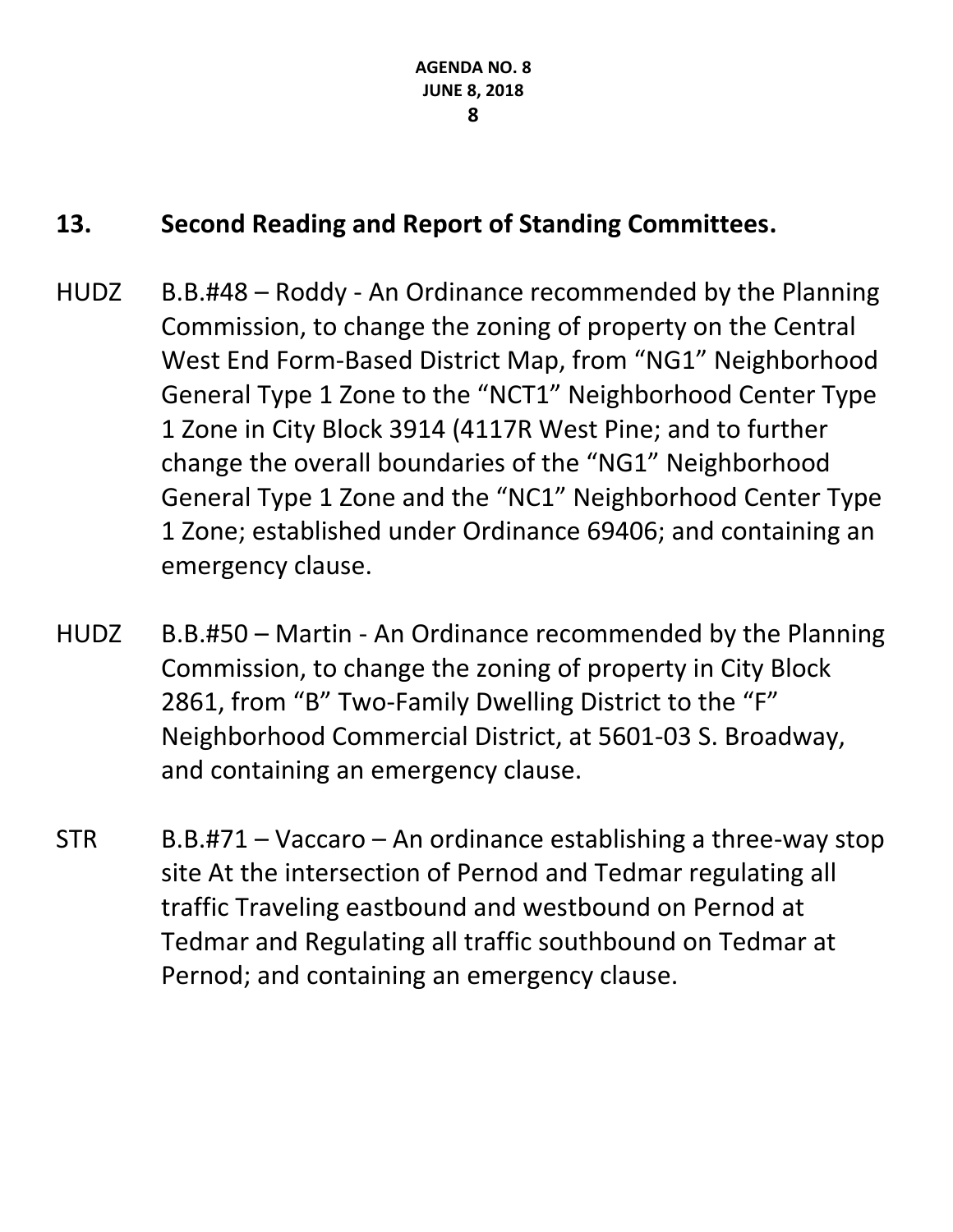# **13. Second Reading – (cont.)**

STR B.B.#69CS – J. Boyd - An ordinance recommended by the Parking Commission making appropriation for payment of the operating expenses, capital equipment and improvement expenses, including lease purchase agreements involving Parking Division assets, and debt service expenses of the Parking Division of the Treasurer's Office, Kiel & City Hall Parking Facilities, Information Technologies, Argyle Parking, Chouteau Building & Parking Facility, Williams Paper Parking, Central Downtown Parking, Buckingham Parking, Cupples Parking Facility and Justice Parking Facility for the fiscal year beginning July 1, 2018 and ending June 30, 2019, amounting in the aggregate to the sum of Sixteen Million, Two Hundred Twenty One Thousand, Nine Hundred Two Dollars and containing an emergency clause.

## **14. Report of Special Committees** none

- **15. Perfection Consent Calendar.** none
- **16. Board Bills for Perfection** none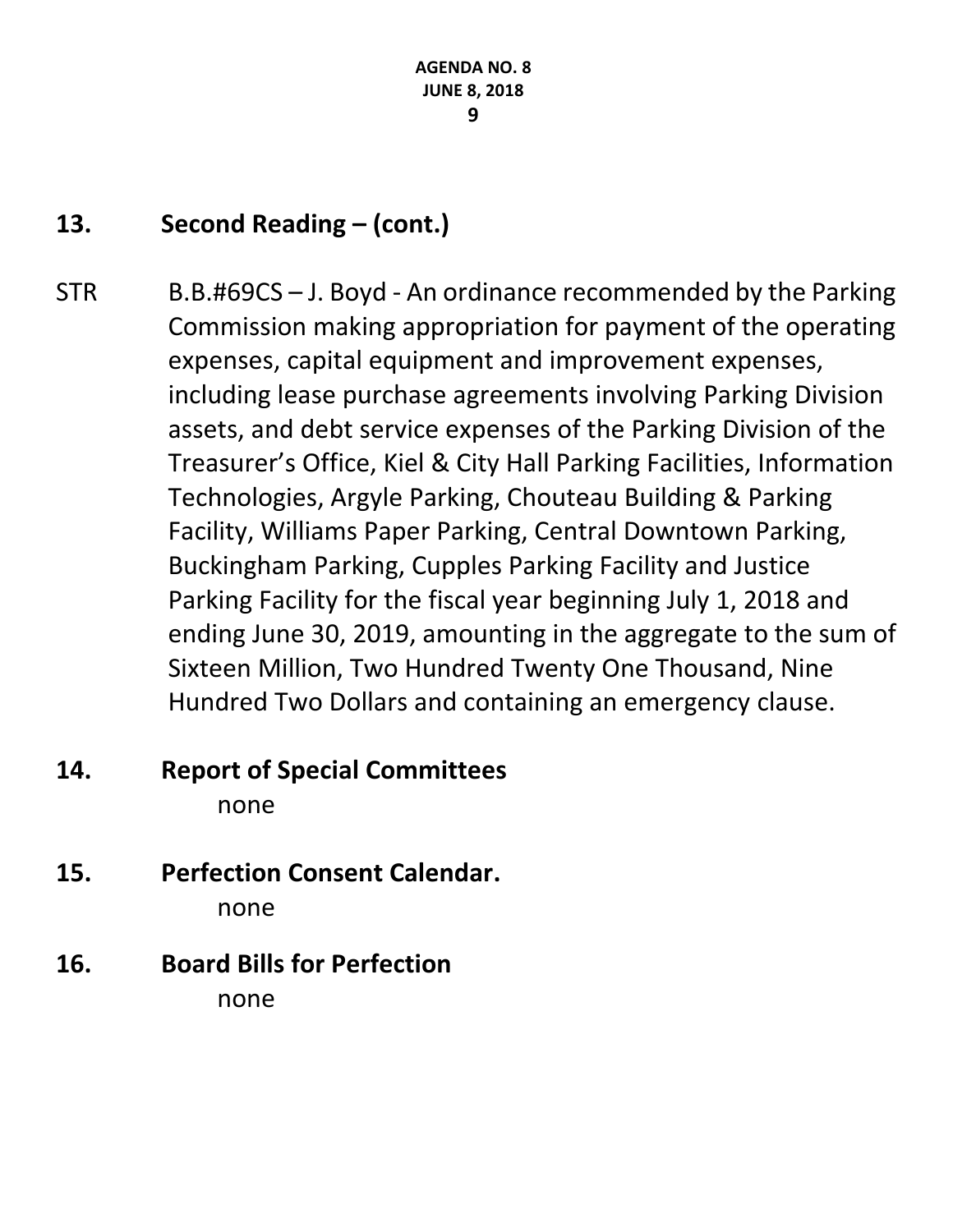## **17. Third Reading Consent Calendar**

- STR B.B.#47 Bosley An ordinance directing the Director of Streets to change the 3200 block of Sullivan 2 from a one way passage to a two way passage, and containing an emergency clause.
- STR B.B.#49 Roddy An ordinance recommended by the Board of Public Service to conditionally vacate travel on the north side of Forest (3745-3801) Forest Park.
- STR B.B.#63 Bosley An ordinance directing the Director of Streets to make such changes in the present traffic pattern controlling traffic on Greer, Dodier and University, in the 3500 block of said streets between N. Grand and N. Garrison so that as reconfigured the traffic pattern developed and in place as a result of the changes directed by this ordinance are as follows, namely: Greer-3500 block - traffic to flow two-way between N. Grand and N. Garrison; Dodier-3500 block-traffic to flow two-way between N. Grand and N. Garrison; University - 3500 block – traffic to flow one-way southeast between N. Grand and N. Garrison.
- **18. Third Reading/Report of Engrossment and Final Passage** none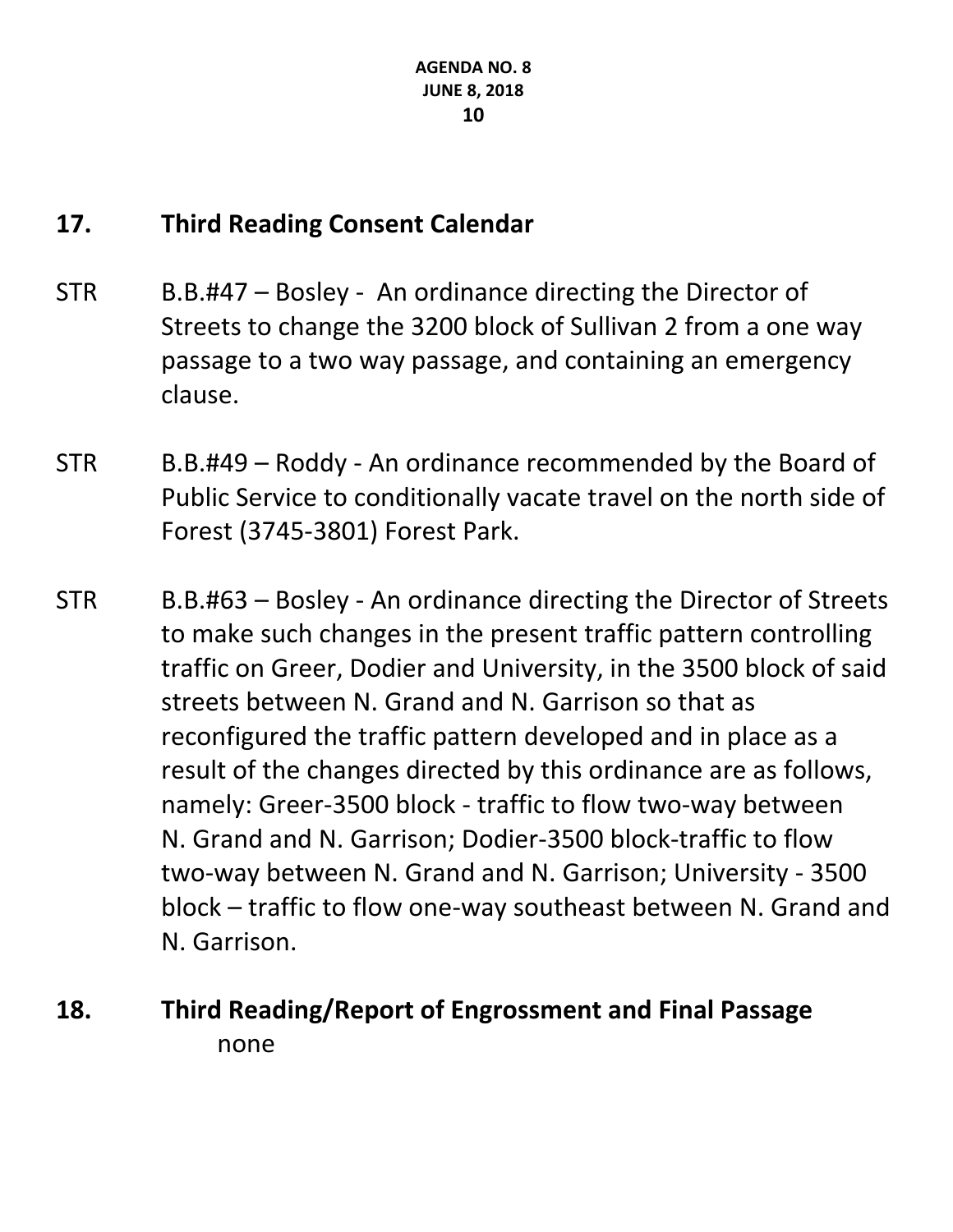# **19. Report of the Enrollment Committee.**

B.B.#47 - #49 - #63

# **20. Courtesy Resolutions Consent Calendar**

- Res.#36 Pres. Reed/Davis The Board of Aldermen recognize the accomplishments of one of America's greatest R&B vocal groups, Boyz II Men.
- Res.#37 Arnowitz The Board of Aldermen congratulate Jake Thomas Loy Kazban on his many accomplishments and we wish him continued success and achievement.
- Res.#39 Oldenburg The Board of Aldermen acknowledge Adam Wright for his many accomplishments and we wish him continued success and achievement.
- Res.#40 Boyd The Board of Aldermen notes the passing of Jewell Lee Stepney.
- Res.#41 Pres. Reed/Roddy/Coatar/J. Boyd/Ogilvie/Vaccaro/Moore/ Cohn/Martin/Murphy/Ingrassia/Davis/Arnowitz/Guenther/ Kennedy - The Board of Aldermen pause in our deliberations to remember Bill Waterhouse and his legacy.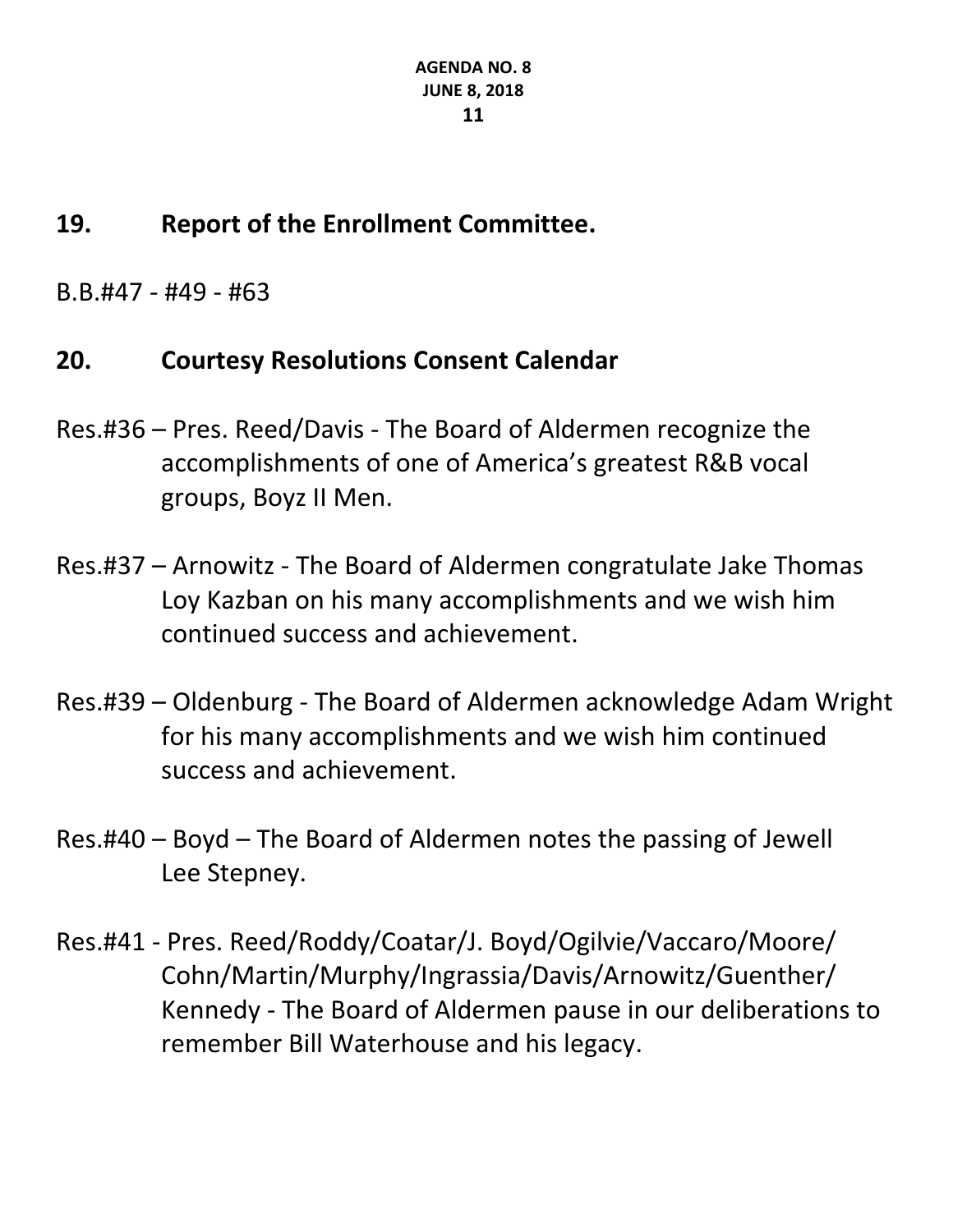# **20. Courtesy Resolutions Consent – (cont.)**

Res.#42 - Pres. Reed/Moore - The Board of Aldermen pause in our deliberations to recognize Dr. Clark and the Shalom Church.

### **21. First Reading of Resolutions.**

- Res.#38 Martin Enterprise Zone for IPX Apex, LLC.
- **22. Second Reading Resolutions, Committee Reports & Adoptions.** none
- **23. Miscellaneous and Unfinished Business.** none
- **24. Announcements**

# **MONDAY, JUNE 11, 2018**

**NO MEETINGS**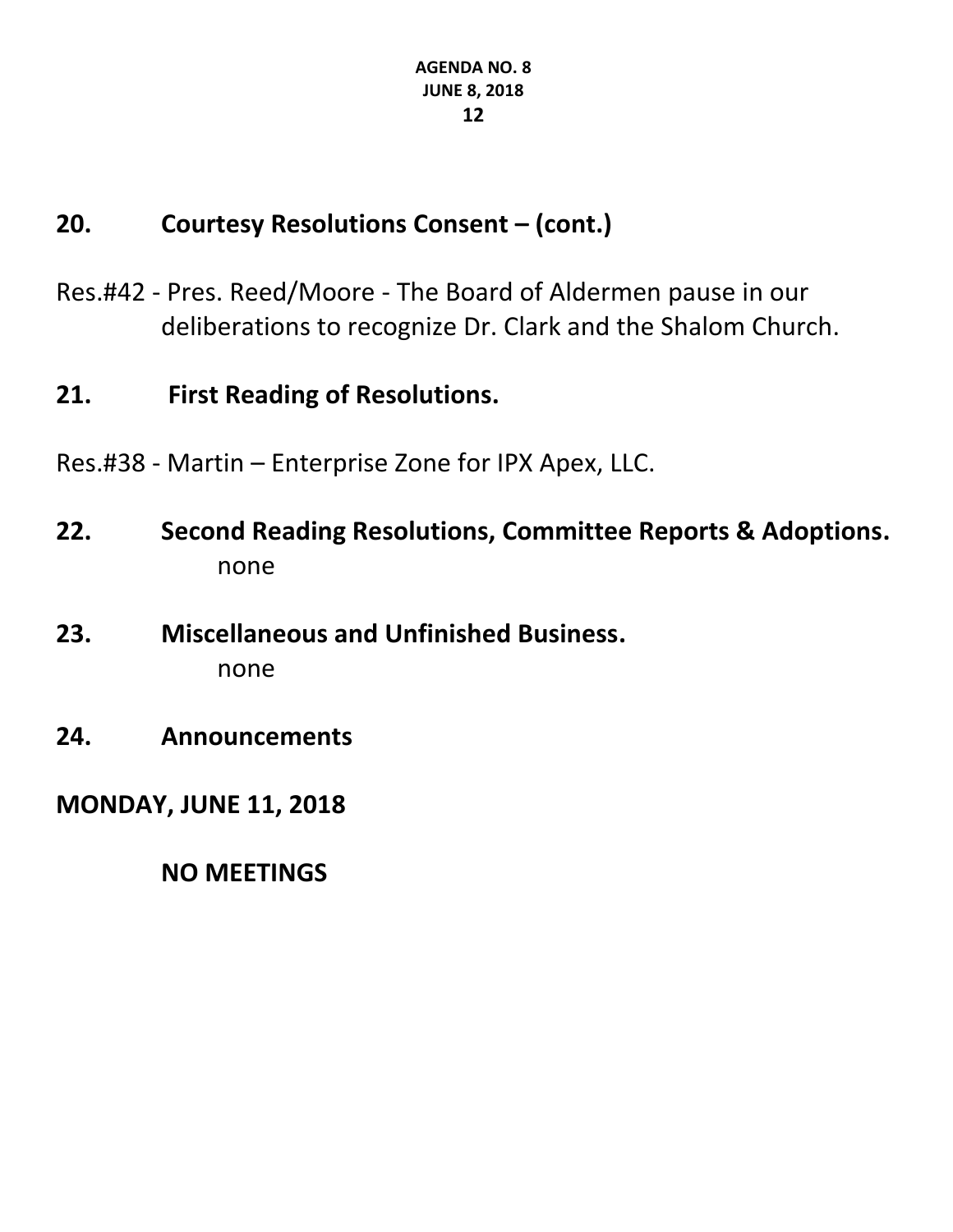### **TUESDAY, JUNE 12, 2018**

## **PUBLIC SAFETY – 11:00 A.M. – KENNEDY ROOM**

- B.B.#53 Kennedy An Ordinance adopting the 2018 International Building Code with amendments, including Appendices E, F, G, H, I and J; repealing Ordinance 68610, Ordinance 68788, and Ordinance 69271; and containing a penalty clause, severability clause, savings clause, and emergency clause.
- B.B.#54 Kennedy An Ordinance adopting the 2018 International Residential Code for One- and Two-family Dwellings with amendments, including Appendices E, F, G, H, J, K, M, R, S, and T; repealing Ordinance 68789; and containing a penalty clause, severability clause, savings clause, and emergency clause.
- B.B.#55 Kennedy An Ordinance adopting the 2018 International Fire Code with amendments, including Appendices B and C; repealing Ordinance 69600; and containing a penalty clause, severability clause, savings clause, and emergency clause.
- B.B.#56 Kennedy An Ordinance adopting the 2018 International Existing Building Code with amendments, including Appendices A, B, and C; repealing Ordinance 68790; and containing a penalty clause, severability clause, savings clause, and emergency clause.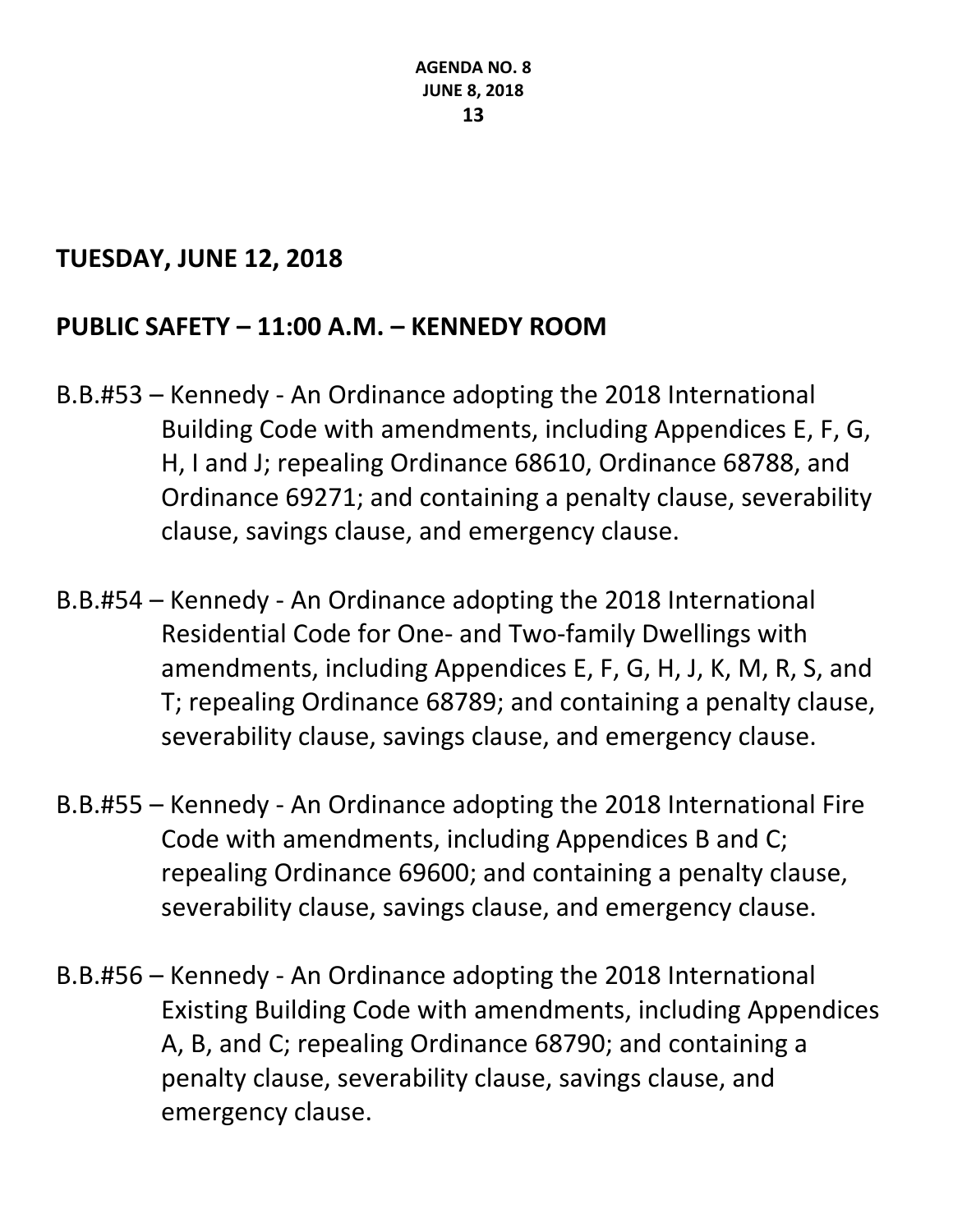# **PUBLIC SAFETY – (cont.)**

B.B.#57 – Kennedy - An Ordinance adopting the 2018 International Property Maintenance Code with amendments; repealing Ordinance 68791; and containing a penalty clause, severability clause, savings clause, and emergency clause.

#### **WEDNESDAY, JUNE 13, 2018**

#### **NEIGHBORHOOD DEV. MEETING – 9:00 A.M. – KENNEDY ROOM**

### **THURSDAY, JUNE 14, 2018**

**NO MEETINGS**

#### **FRIDAY, JUNE 15, 2018**

**FULL BOARD MEETING – 10:00 A.M. – CHAMBERS**

- **25. Excused Aldermen**
- **26. Adjournment**